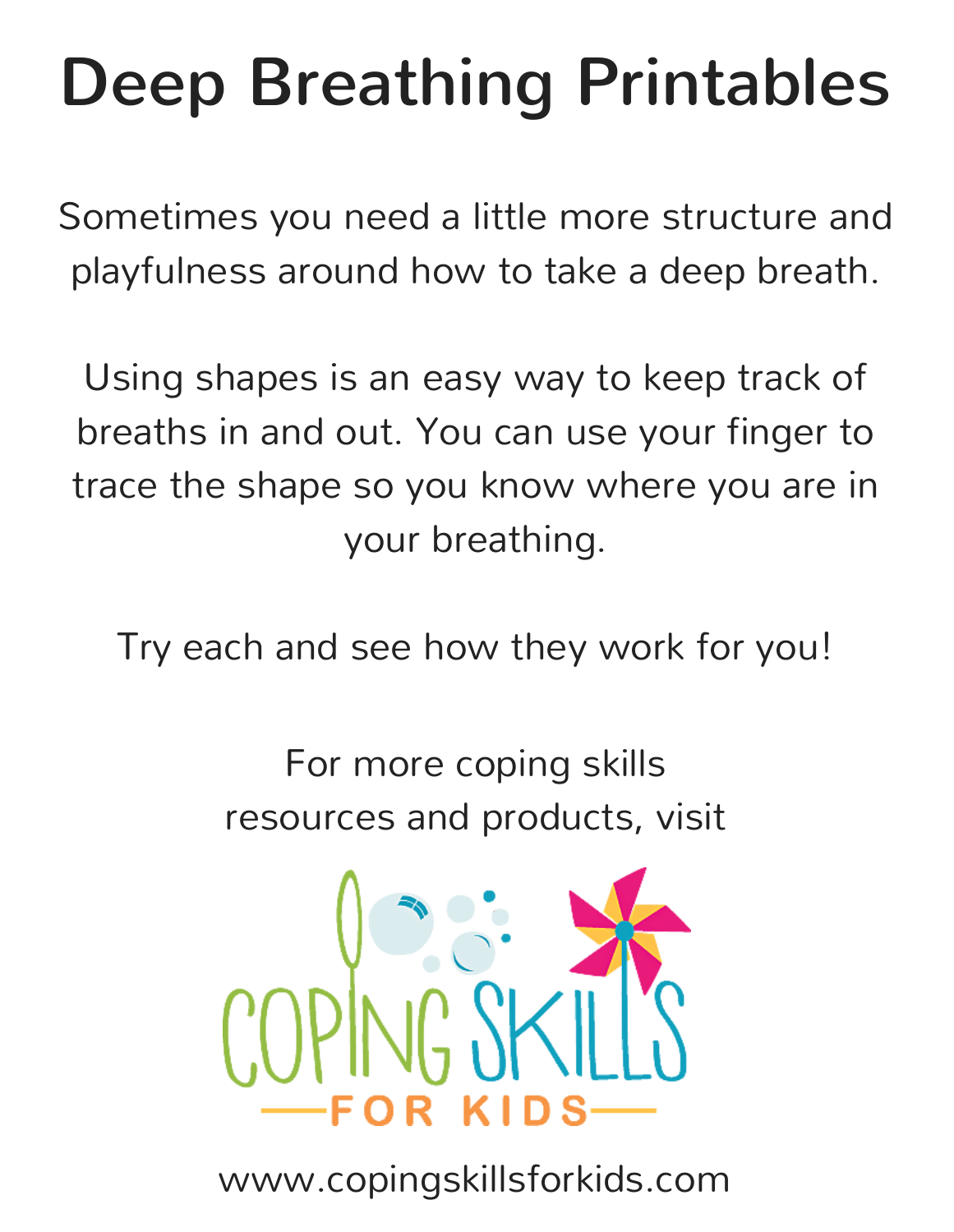#### **Square Breathing**

Start at the bottom right of the square, and follow the arrows around the whole square to complete one deep breath.

### $\boldsymbol{\Xi}$ r $\mathbf 0$  $\boldsymbol{\sigma}$ لسيه  $\mathbf{\Omega}$  $\mathbf 0$ out4 o $\blacktriangleright$  $\blacktriangleleft$  $\overline{\mathbf{D}}$  $\blacktriangledown$ **D** a  $\rightarrow$ **hay D** i 3  $\blacktriangleleft$ **O**  $\blacktriangledown$ 4 Hold for 4 **4** Apple designed start here

www.copingskillsforkids.com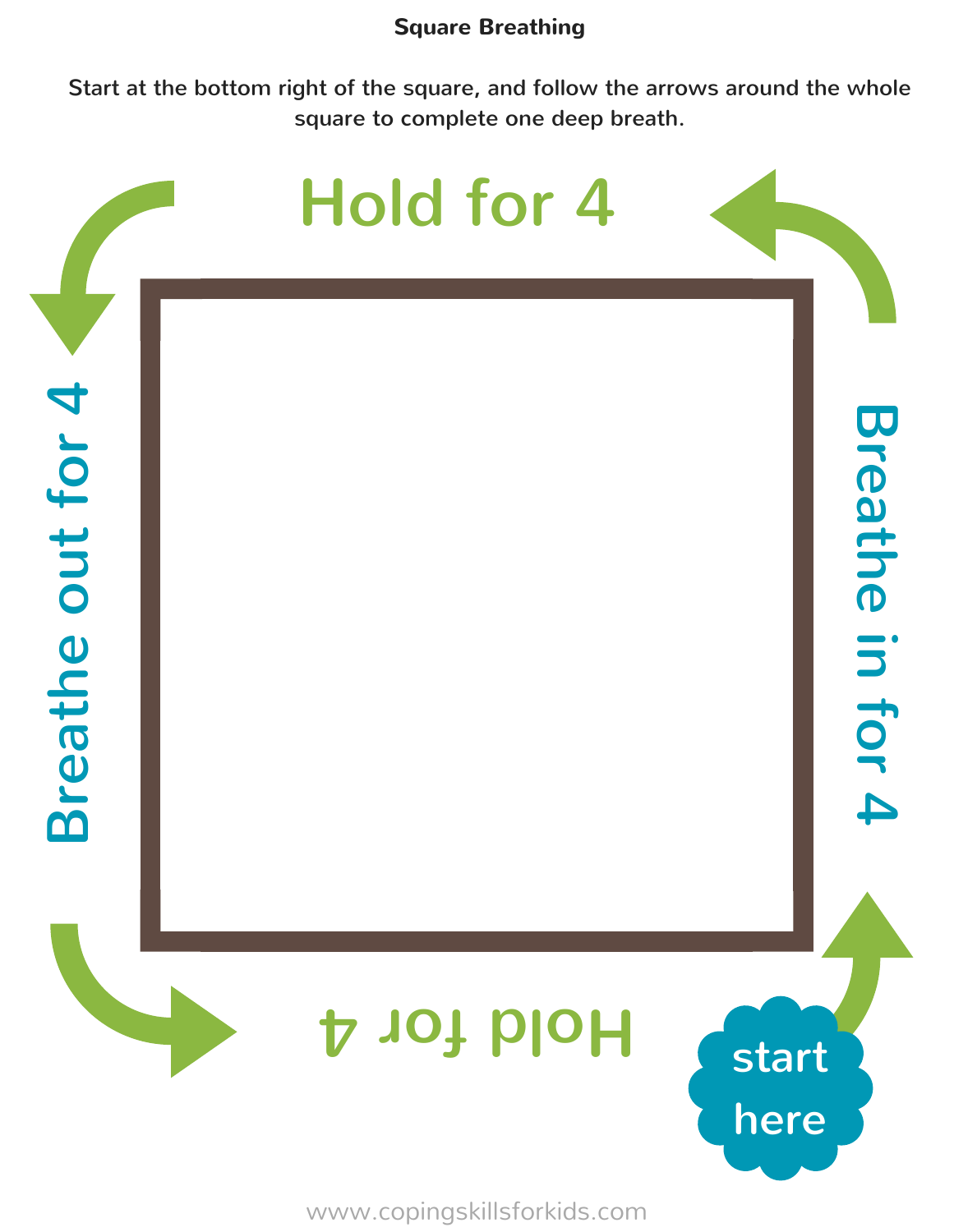### **Lazy 8 Breathing**

Start with ء<br>ا  $\infty$ o<br>J its side. **Starting** <u>n.</u> the middle, go a<br>T  $\mathsf{S}$ the left and trace the left part <u>ር</u> the  $\infty$ with your finger while you breathe in. When you get to the middle <u>ር</u> the ထ again, breathe out while you trace the right part <u>ር</u> the  $\infty$ with your

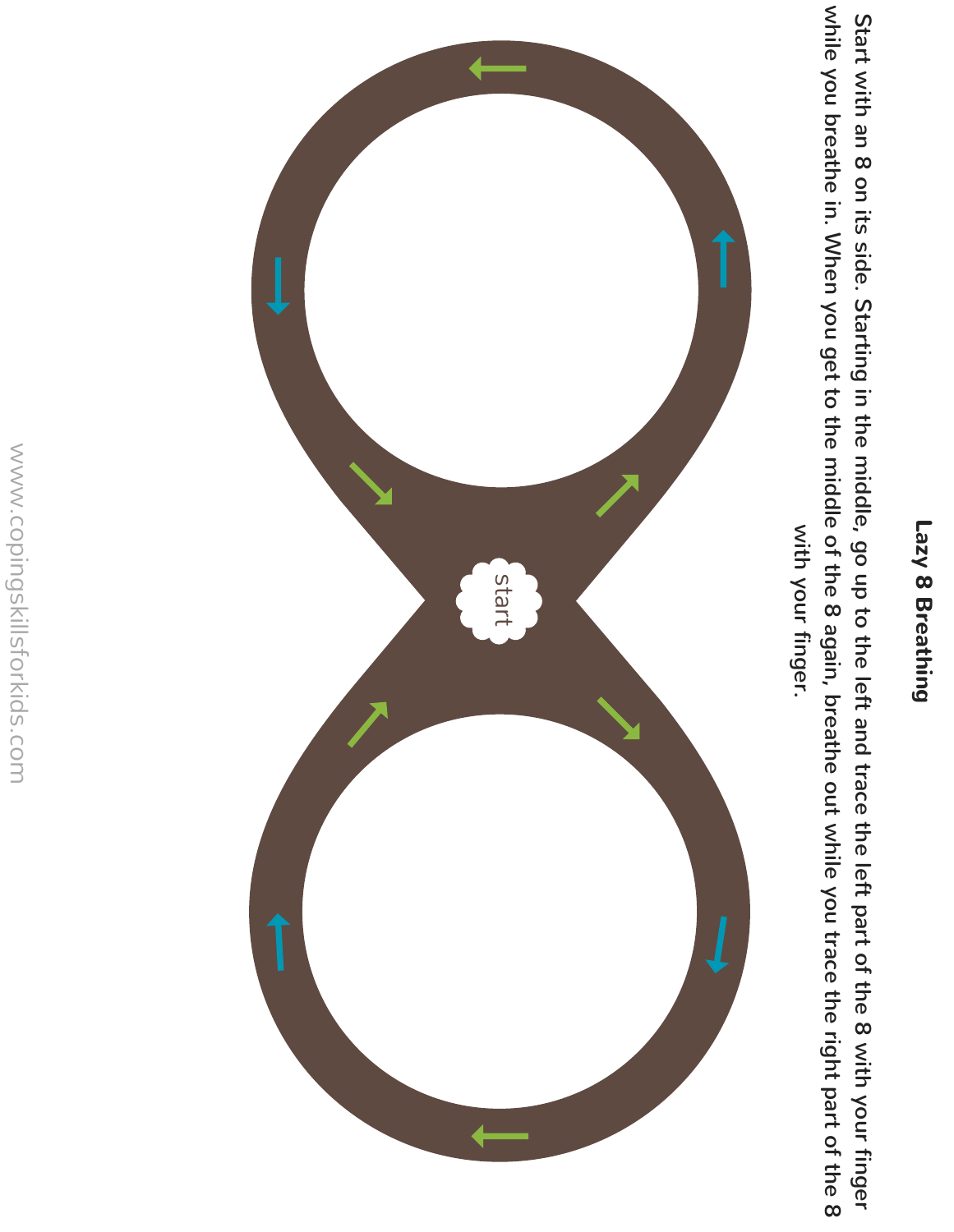### **Star Breathing**

Start at any "Breathe in" side, hold your breath at the point, then breathe out. Keep going until you've gone around the whole star.